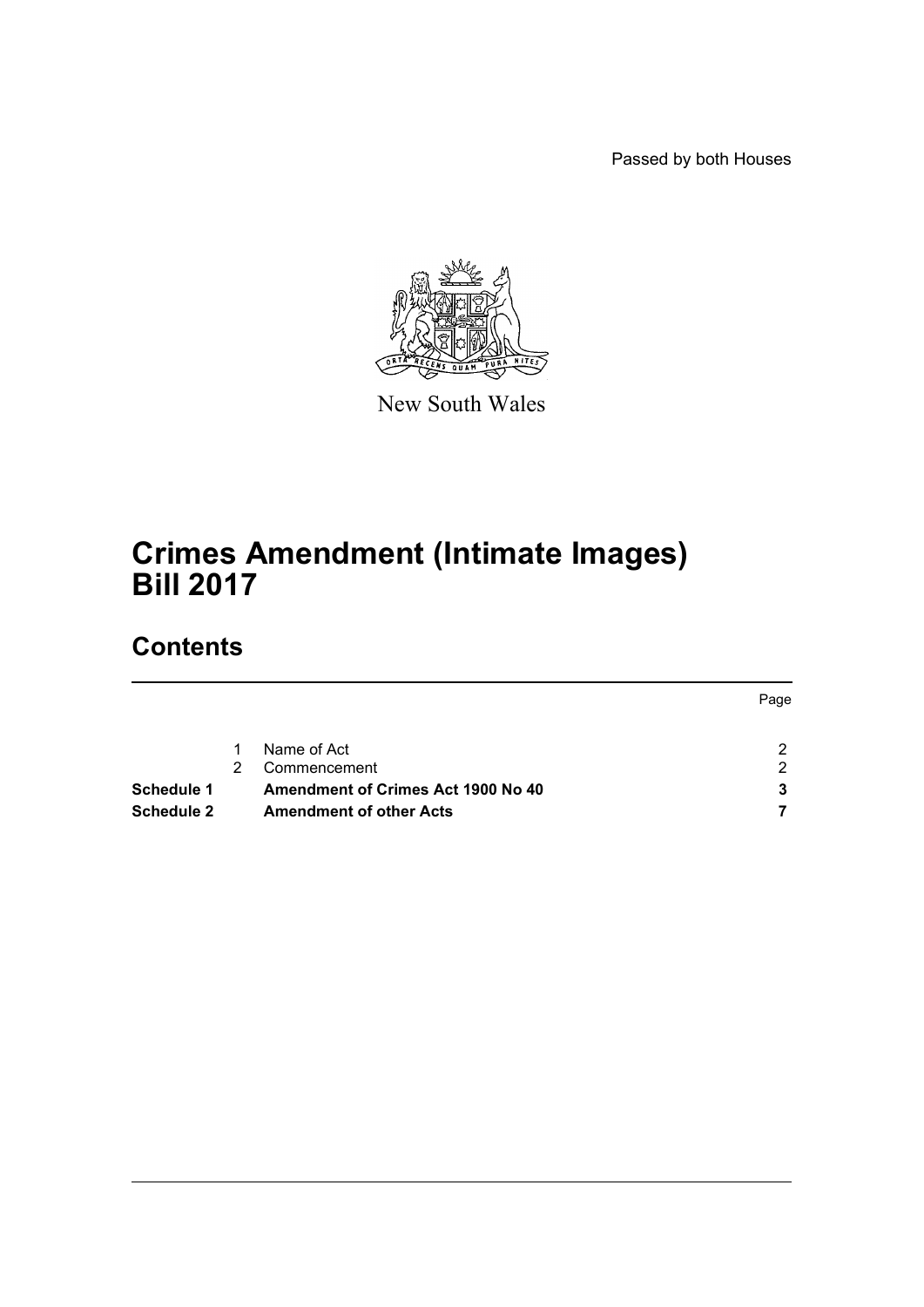*I certify that this public bill, which originated in the Legislative Assembly, has finally passed the Legislative Council and the Legislative Assembly of New South Wales.*

> *Clerk of the Legislative Assembly. Legislative Assembly, Sydney,* , 2017



New South Wales

# **Crimes Amendment (Intimate Images) Bill 2017**

Act No , 2017

An Act to amend the *Crimes Act 1900* to create offences relating to the non-consensual recording and distribution of intimate images; and for other purposes.

*I have examined this bill and find it to correspond in all respects with the bill as finally passed by both Houses.*

*Assistant Speaker of the Legislative Assembly.*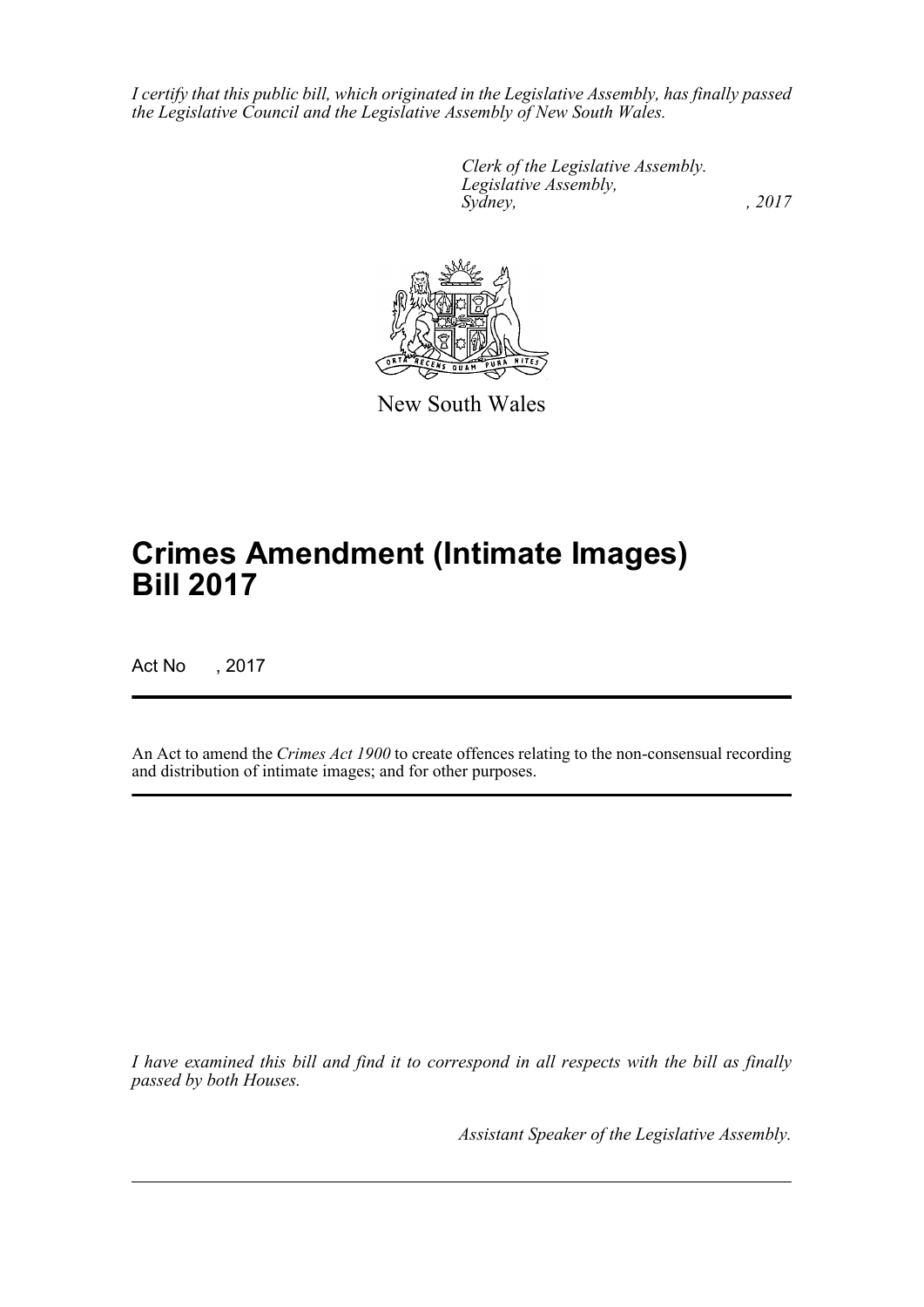## <span id="page-2-0"></span>**The Legislature of New South Wales enacts:**

#### **1 Name of Act**

This Act is the *Crimes Amendment (Intimate Images) Act 2017*.

#### <span id="page-2-1"></span>**2 Commencement**

This Act commences on a day or days to be appointed by proclamation.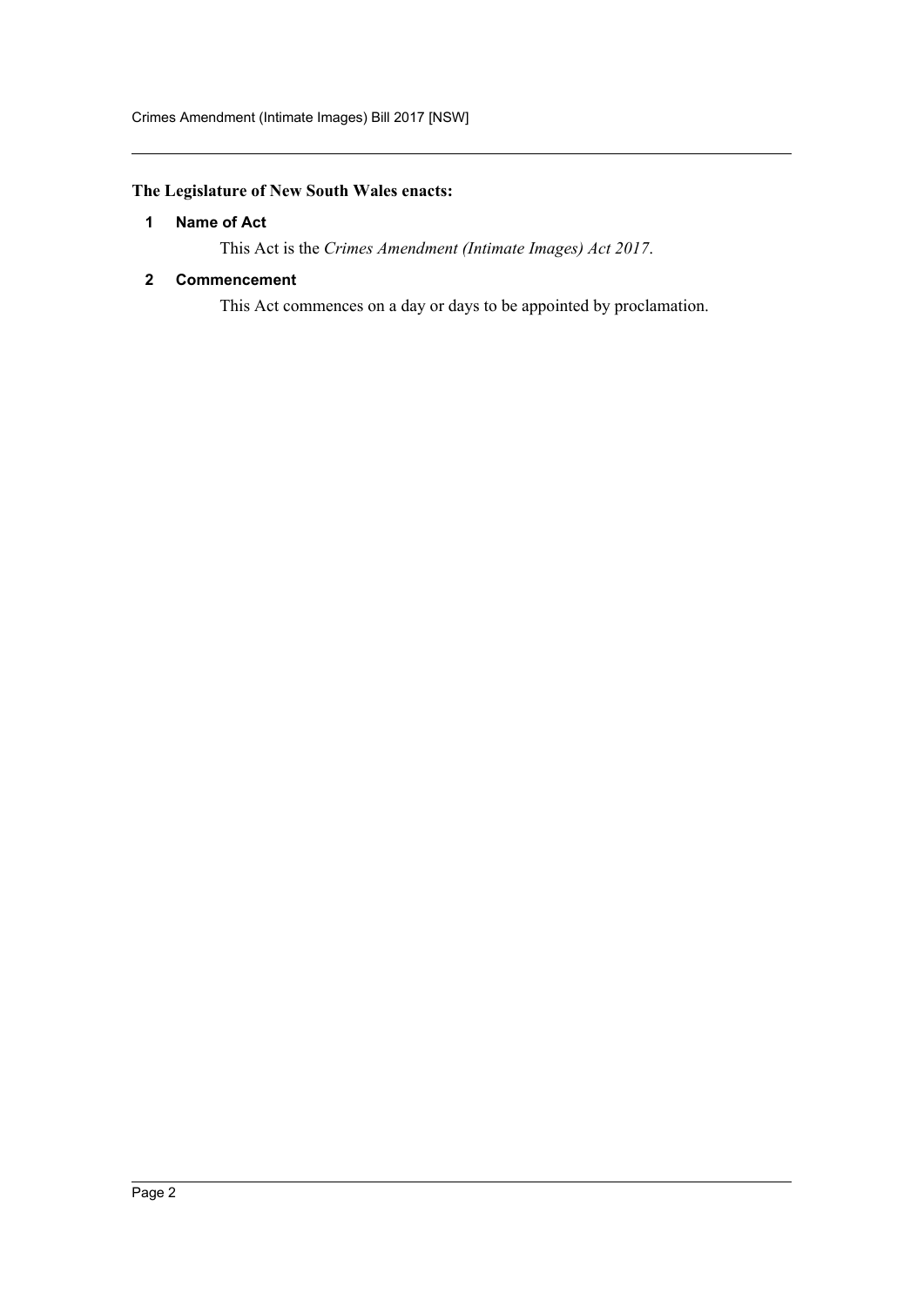## <span id="page-3-0"></span>**Schedule 1 Amendment of Crimes Act 1900 No 40**

#### **[1] Section 91I Definitions**

Omit the definition of *private parts* from section 91I (1). Insert instead:

#### *private parts* means:

- (a) a person's genital area or anal area, whether bare or covered by underwear, or
- (b) the breasts of a female person, or transgender or intersex person identifying as female.

#### **[2] Part 3, Division 15C**

Insert after Division 15B:

## **Division 15C Recording and distributing intimate images**

#### **91N Definitions**

(1) In this Division:

*distribute* includes:

- (a) send, supply, exhibit, transmit or communicate to another person, or
- (b) make available for viewing or access by another person,

whether in person or by electronic, digital or any other means.

#### *engaged in a private act* means:

- (a) in a state of undress, or
- (b) using the toilet, showering or bathing, or
- (c) engaged in a sexual act of a kind not ordinarily done in public, or
- (d) engaged in any other like activity.
- *image* means a still or moving image, whether or not altered.

#### *intimate image* means:

- (a) an image of a person's private parts, or of a person engaged in a private act, in circumstances in which a reasonable person would reasonably expect to be afforded privacy, or
- (b) an image that has been altered to appear to show a person's private parts, or a person engaged in a private act, in circumstances in which a reasonable person would reasonably expect to be afforded privacy.

#### *private parts* means:

- (a) a person's genital area or anal area, whether bare or covered by underwear, or
- (b) the breasts of a female person, or transgender or intersex person identifying as female.

*record* an image means record, take or capture an image, by any means.

(2) A person may be regarded as having distributed an image to another person whether or not the other person views or accesses the image.

#### **91O Meaning of consent in intimate image offences**

- (1) This section applies to all offences under this Division.
- (2) A person consents to the recording of an intimate image if the person freely and voluntarily agrees to the recording of the intimate image.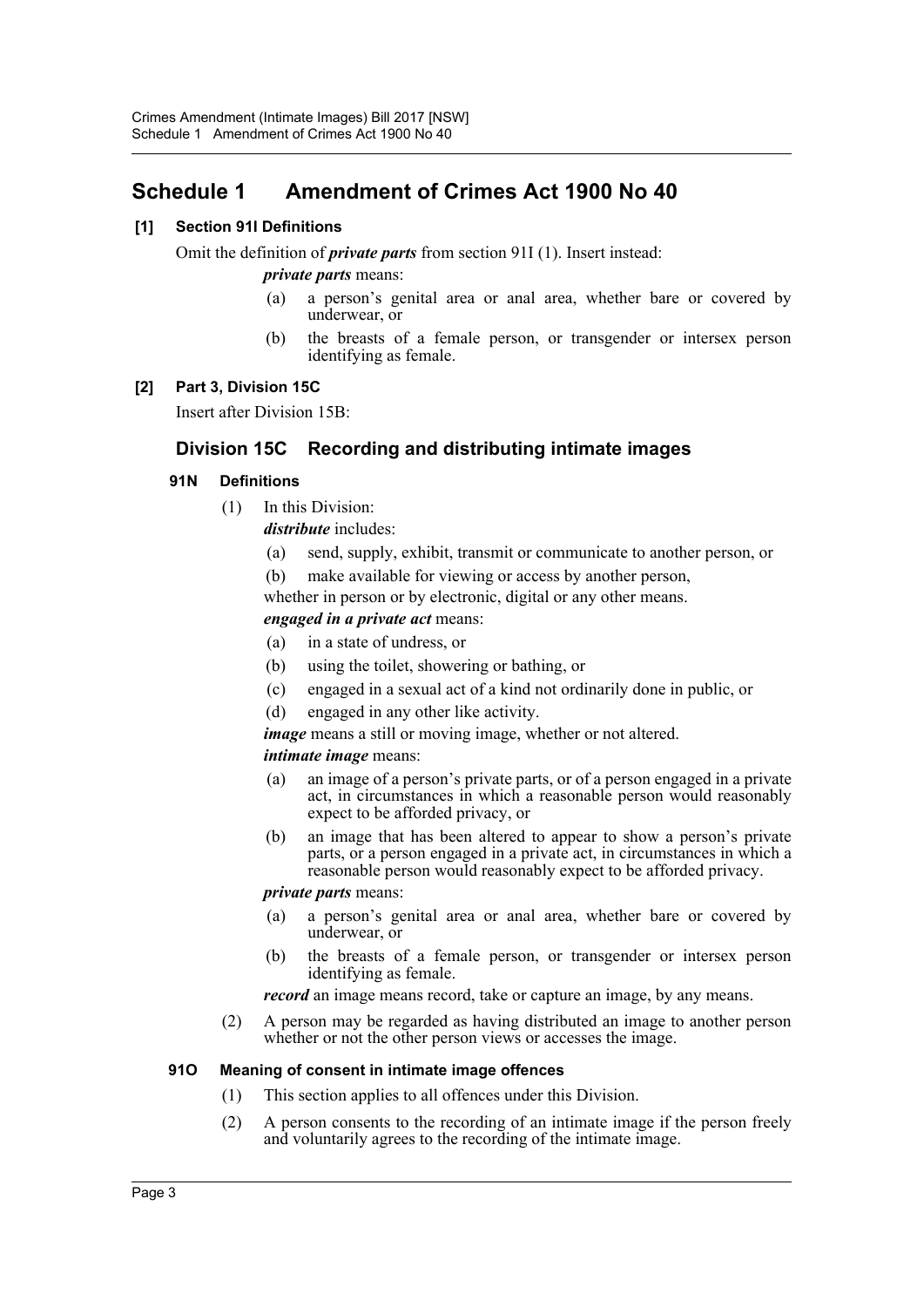- (3) A person consents to the distribution of an intimate image if the person freely and voluntarily agrees to the distribution of the intimate image.
- (4) A person who consents to the recording or distribution of an image on a particular occasion is not, by reason only of that fact, to be regarded as having consented to the recording or distribution of that image or any other image on another occasion.
- (5) A person who consents to the distribution of an image to a particular person or in a particular way is not, by reason only of that fact, to be regarded as having consented to the distribution of that image or any other image to another person or in another way.
- (6) A person who distributes an image of himself or herself is not, by reason only of that fact, to be regarded as having consented to any other distribution of the image.
- (7) A person does not consent to the recording or distribution of an intimate image:
	- (a) if the person is under the age of 16 years or does not otherwise have the capacity to consent, including because of cognitive incapacity, or
	- (b) if the person does not have the opportunity to consent because the person is unconscious or asleep, or
	- (c) if the person consents because of threats of force or terror (whether the threats are against, or the terror is instilled in, that person or any other person), or
	- (d) if the person consents because the person is unlawfully detained.
- (8) This section does not limit the grounds on which it may be established that a person does not consent to the recording or distribution of an intimate image.

#### **91P Record intimate image without consent**

- (1) A person who intentionally records an intimate image of another person:
	- (a) without the consent of the person, and
	- (b) knowing the person did not consent to the recording or being reckless as to whether the person consented to the recording,

is guilty of an offence.

Maximum penalty: 100 penalty units or imprisonment for 3 years, or both.

(2) A prosecution of a person under the age of 16 years for an offence against this section is not to be commenced without the approval of the Director of Public Prosecutions.

#### **91Q Distribute intimate image without consent**

- (1) A person who intentionally distributes an intimate image of another person:
	- (a) without the consent of the person, and
	- (b) knowing the person did not consent to the distribution or being reckless as to whether the person consented to the distribution,

is guilty of an offence.

Maximum penalty: 100 penalty units or imprisonment for 3 years, or both.

(2) A prosecution of a person under the age of 16 years for an offence against this section is not to be commenced without the approval of the Director of Public Prosecutions.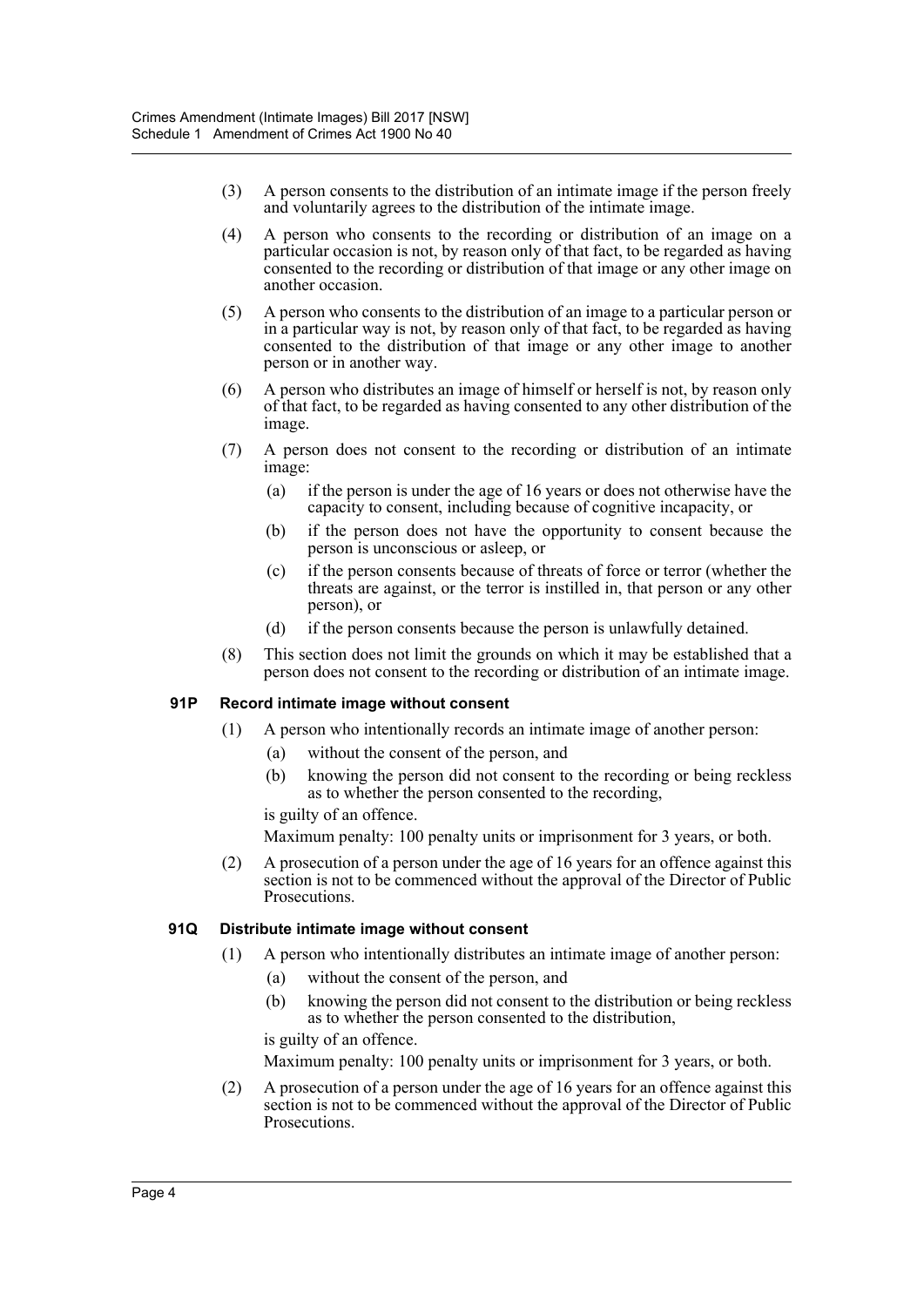#### **91R Threaten to record or distribute intimate image**

- (1) A person who threatens to record an intimate image of another person:
	- (a) without the consent of the other person, and
	- (b) intending to cause that other person to fear that the threat will be carried out,

is guilty of an offence.

Maximum penalty: 100 penalty units or imprisonment for 3 years, or both.

- (2) A person who threatens to distribute an intimate image of another person:
	- (a) without the consent of the other person, and
	- (b) intending to cause that other person to fear that the threat will be carried out,

is guilty of an offence.

Maximum penalty: 100 penalty units or imprisonment for 3 years, or both.

- (3) A threat may be made by any conduct, and may be explicit or implicit and conditional or unconditional.
- (4) A person may threaten to distribute an image whether or not the image exists.
- (5) In proceedings for an offence against this section, the prosecution is not required to prove that the person alleged to have been threatened actually feared that the threat would be carried out.
- (6) A prosecution of a person under the age of 16 years for an offence against this section is not to be commenced without the approval of the Director of Public Prosecutions.

#### **91S Court may order rectification**

- (1) A court that finds a person guilty of an offence against section 91P or 91Q may order the person to take reasonable actions to remove, retract, recover, delete or destroy any intimate image recorded or distributed by the person in contravention of the section within a period specified by the court.
- (2) A person who, without reasonable excuse, contravenes an order made under this section is guilty of an offence. Maximum penalty: 50 penalty units or imprisonment for 2 years, or both.
- (3) An offence against this section is a summary offence.

#### **91T Exceptions**

- (1) A person does not commit an offence against section 91P or 91Q if:
	- (a) the conduct alleged to constitute the offence was done for a genuine medical or scientific purpose, or
	- (b) the conduct alleged to constitute the offence was done by a law enforcement officer for a genuine law enforcement purpose, or
	- (c) the conduct alleged to constitute the offence was required by a court or otherwise reasonably necessary to be done for the purpose of legal proceedings, or
	- (d) a reasonable person would consider the conduct of the accused person acceptable, having regard to each of the following (to the extent relevant):
		- (i) the nature and content of the image,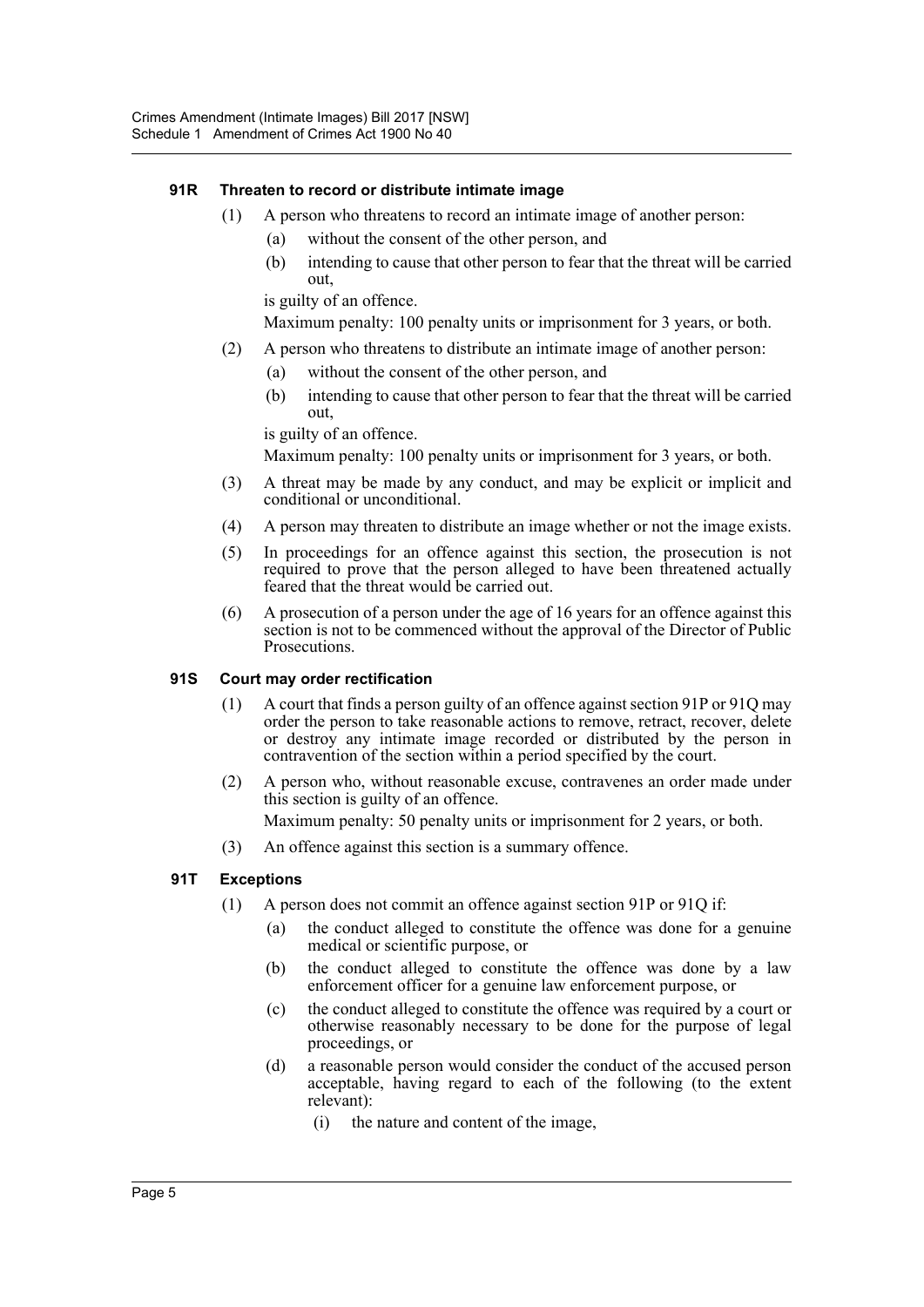- (ii) the circumstances in which the image was recorded or distributed,
- (iii) the age, intellectual capacity, vulnerability or other relevant circumstances of the person depicted in the image,
- (iv) the degree to which the accused person's actions affect the privacy of the person depicted in the image,
- (v) the relationship between the accused person and the person depicted in the image.
- (2) In this section:

*law enforcement officer* means a police officer or other person who exercises law enforcement functions under a law of this State, another State, a Territory or the Commonwealth.

#### **[3] Section 428B Offences of specific intent to which Part applies**

Insert in paragraph (b) of the Table, after the matter relating to section 91:

91P (intentionally record intimate image)

91Q (intentionally distribute intimate image)